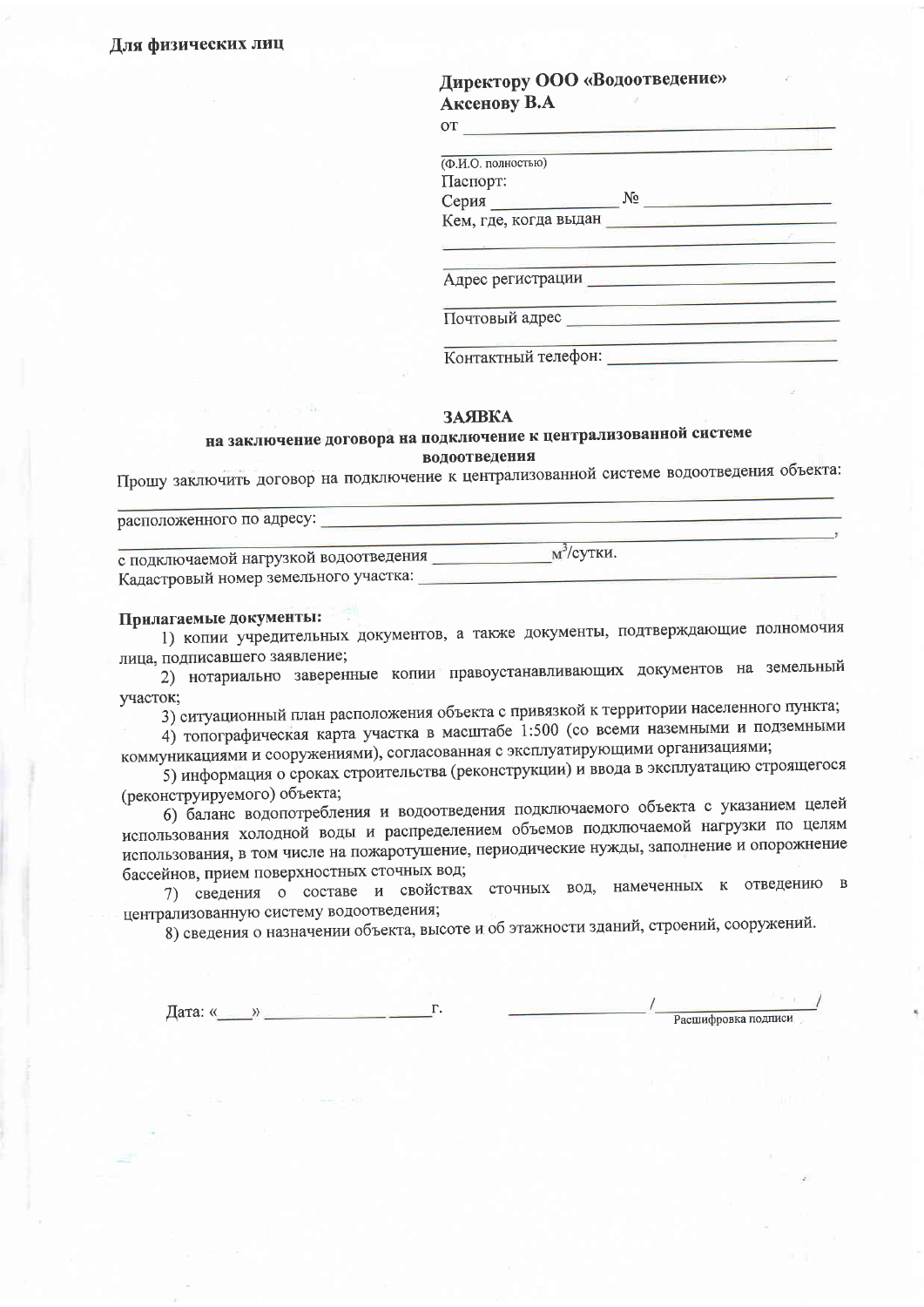# Директору ООО «Водоотведение» Аксенову В.А.

| ОT | (полное наименование организации) |
|----|-----------------------------------|
|    | Юридический адрес:                |
|    |                                   |

| Почтовый адрес:    |  |
|--------------------|--|
| <b>OTPH</b>        |  |
| Тел./факс          |  |
| ИНН/КПП            |  |
| Наименование банка |  |
| $p/c$ :            |  |
| к/с.               |  |
| БИК                |  |

#### **ЗАЯВКА**

# на заключение договора на подключение к централизованной системе

## водоотведения

Прошу заключить договор на подключение к централизованной системе водоотведения объекта:

расположенного по адресу:

Кадастровый номер земельного участка: Последника и подавительное подавительное подавительное подавительное пода

#### Прилагаемые документы:

1) копии учредительных документов, а также документы, подтверждающие полномочия лица, подписавшего заявление;

2) нотариально заверенные копии правоустанавливающих документов на земельный участок;

3) ситуационный план расположения объекта с привязкой к территории населенного пункта;

4) топографическая карта участка в масштабе 1:500 (со всеми наземными и подземными коммуникациями и сооружениями), согласованная с эксплуатирующими организациями;

5) информация о сроках строительства (реконструкции) и ввода в эксплуатацию строящегося (реконструируемого) объекта;

6) баланс водопотребления и водоотведения подключаемого объекта с указанием целей использования холодной воды и распределением объемов подключаемой нагрузки по целям использования, в том числе на пожаротушение, периодические нужды, заполнение и опорожнение бассейнов, прием поверхностных сточных вод;

7) сведения о составе и свойствах сточных вод, намеченных к отведению в централизованную систему водоотведения;

8) сведения о назначении объекта, высоте и об этажности зданий, строений, сооружений.

|         | подпись | расшифровка подписи |
|---------|---------|---------------------|
| Дата: « |         |                     |